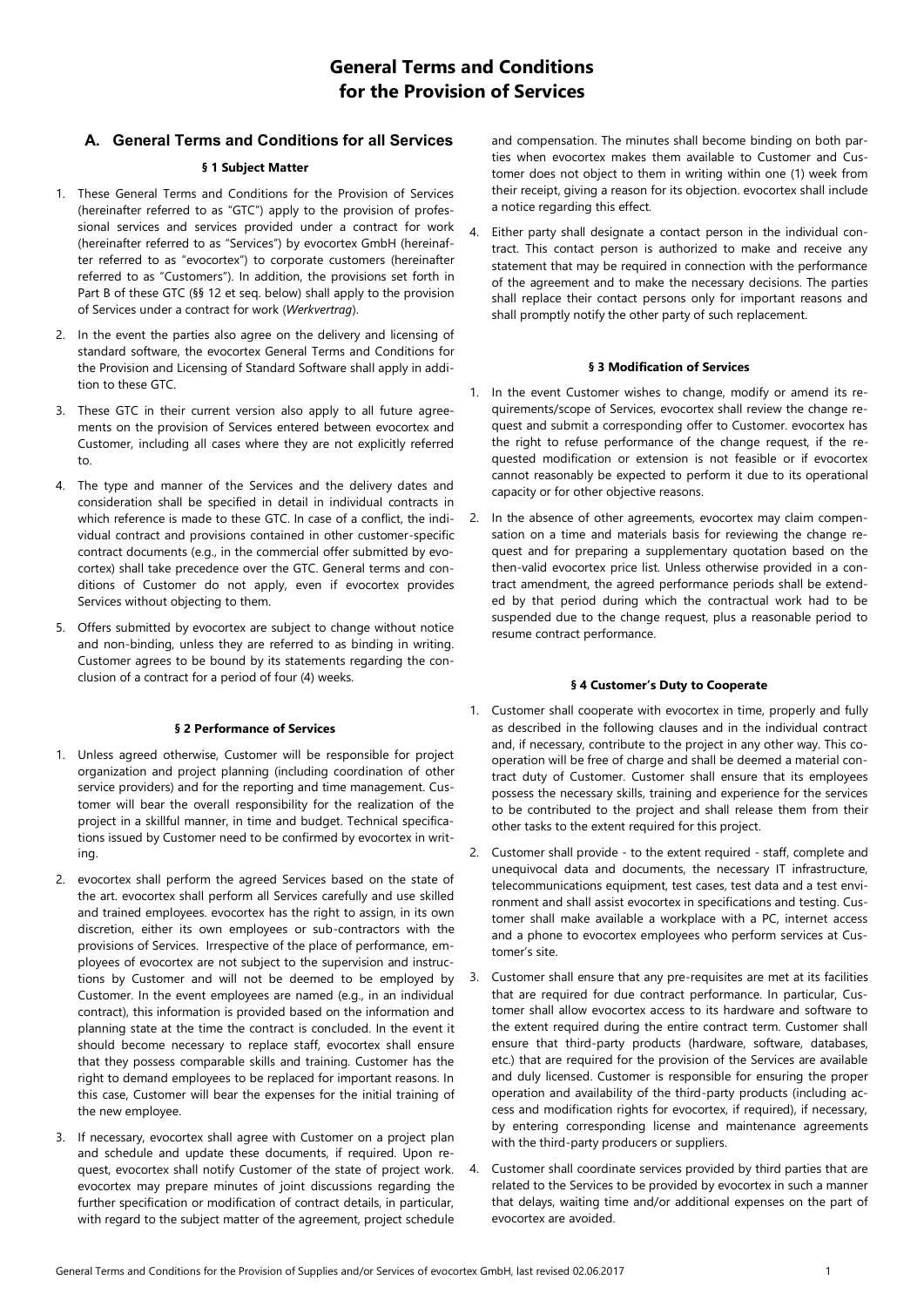

- 5. In connection with its duty to prevent and minimize damages, Customer shall take the appropriate pre-cautions (e.g., by backups and inspection of its IT systems at regular intervals) and shall ensure that in case of a total failure of its IT systems its systems will be available for uninterrupted emergency operations at any time by establishing a corresponding emergency concept and emergency plans. In the absence of an express written notice in a particular situation, evocortex employees as well as staff of any subcontractors assigned by evocortex may always assume that any data with which they will come into contact has been sufficiently backed-up by Customer.
- 6. Waiting and downtime and additional expenses incurred by evocortex due to delays, non-compliance or insufficient compliance with the duty to cooperate on the part of Customer will be charged to Customer on a time and materials basis. In the event cooperation duties to be met by Customer are performed by evocortex instead upon the fruitless expiration of a reasonable grace period granted for them, in the event of imminent danger even without such grace period, evocortex will be compensated for the additional expenses incurred on a time and materials basis. Any other claims of evocortex remain unaffected.

# **§ 5 Confidentiality and Data Protection**

- 1. The parties agree to treat any business and trade secrets as well as other business-related information of the other party that are disclosed to them, made available to them or of which they may become aware in any other manner as strictly confidential. They shall use such information only for the purpose specified in the individual contract and shall not disclose it to third parties. The parties shall allow only those employees and sub-contractors access to this confidential data that have a need to know them for performing the individual contract. The confidentiality duty shall survive termination or expiration of the individual contract for a period of three (3) years.
- 2. The duty of confidentiality does not apply to confidential information that was previously known to the receiving party without any duty of confidentiality or that is or will become known to the general public through no fault on the part of the receiving party, or which is rightfully disclosed to the receiving party by a third party without being bound by a duty of confidentiality, or that can be shown to have been independently developed by the receiving party.
- 3. The parties agree to duly store any business items and records made available to them and to return them at any time upon the other party's request. In particular, they shall ensure that unauthorized third parties cannot gain access to them.
- 4. To the extent personal data is processed, evocortex shall bind the assigned employees to data secrecy by a written declaration prior to their assignment. evocortex has the right to transfer personal data to subcontractors that are commissioned in accordance with the agreement, if such a transfer is required for performing the corresponding Services ordered. evocortex shall bind the subcontractor to data secrecy. In the event Customer allows evocortex access to its personal data, Customer will ensure that the applicable statutory requirements regarding the transfer to and the processing by evocortex are complied with.
- 5. In the event Customer allows evocortex to use its name as a reference customer, evocortex has the right to include Customer's name in a list of reference customers for its own promotional purposes and to use Customer's corporate signs, trademarks and logos in printed publications and on the evocortex website for this purpose.
- 1. In the absence of other agreements, evocortex will be compensated for its Services on a time and materials basis subject to the agreed daily or hourly rates. The compensation will be invoiced to Customer at monthly intervals at the beginning of each month after the Service was provided together with the activity reports that are customarily used by evocortex. Unless provided otherwise by the parties, the daily rates cover a working time of eight (8) hours if the compensation is charged on a time and materials basis. Daily working time exceeding this maximum shall be compensated on a pro-rated hourly basis. A 50% supplement will be charged for Services rendered on weekends and public holidays (public holidays in the federal state of Bavaria and December 24 and 31) and at night (from 7 p.m. to 7 a.m.).
- 2. For an employee's trip from its business location to Customer's location the actually incurred expenses will be charged as travel expenses. evocortex has the right to determine the means of transportation (air travel: business class, railway: 1st class, car: EUR 0.50/km). Accommodation will be charged as against receipt, food will be charged based on lump-sums in accordance with the then-valid maximum rates permissible under tax law. Travel time is working time and will be charged to Customer at 50% of the applicable hourly rate.
- All prices quoted are subject to the statutory value added tax (VAT) valid at this time. Payments shall be made by Customer within thirty (30) calendar days from the invoice date with no deductions.
- 4. In the event Customer is in default with a payment, evocortex has the right to suspend the provision of its Services with immediate effect upon the fruitless expiration of a two-week grace period until Customer has fully settled its payment obligations. Any other rights of evocortex based on Customer's default in payment remain unaffected. Customer shall not offset claims or withhold payments, unless its counter-claims are undisputed or have been finally adjudicated.

#### **§ 7 Liability**

- 1. evocortex shall pay damages for material or pecuniary damage or loss, or reimburse wasted expenditures, irrespective of their legal cause only to the following extent:
	- in case of intentional wrongdoing and gross negligence, or a guarantee issued for the full amount;
	- in all other cases only for a violation of a material contract duty, non-compliance with which would jeopardize the attainment of the contract purpose and on compliance with the same Customer may therefore rely (*Kardinalpflicht*). Liability is insofar limited to the typical and foreseeable damage, limited however, for each incident to the contract volume of the individual contract affected; if the contract volume of the individual contract is less than EUR 250,000.00, the liability amount shall be no less than EUR 250,000.00 (as a maximum upper limit).
- 2. For the restoration of data evocortex shall be liable pursuant to and within the limits of § 7, par 1, provided however, that Customer has ensured that data can be reproduced from machine-readable data stores at any time and at a reasonable cost.
- 3. The foregoing liability limitations also inure to the benefit of the legal representatives, vicarious agents and employees of evocortex.
- 4. Liability for damages based on death or bodily harm and liability under the Product Liability Act (ProdHaftG) remain unaffected by the above provisions.

#### **§ 6 Compensation and Terms of Payment**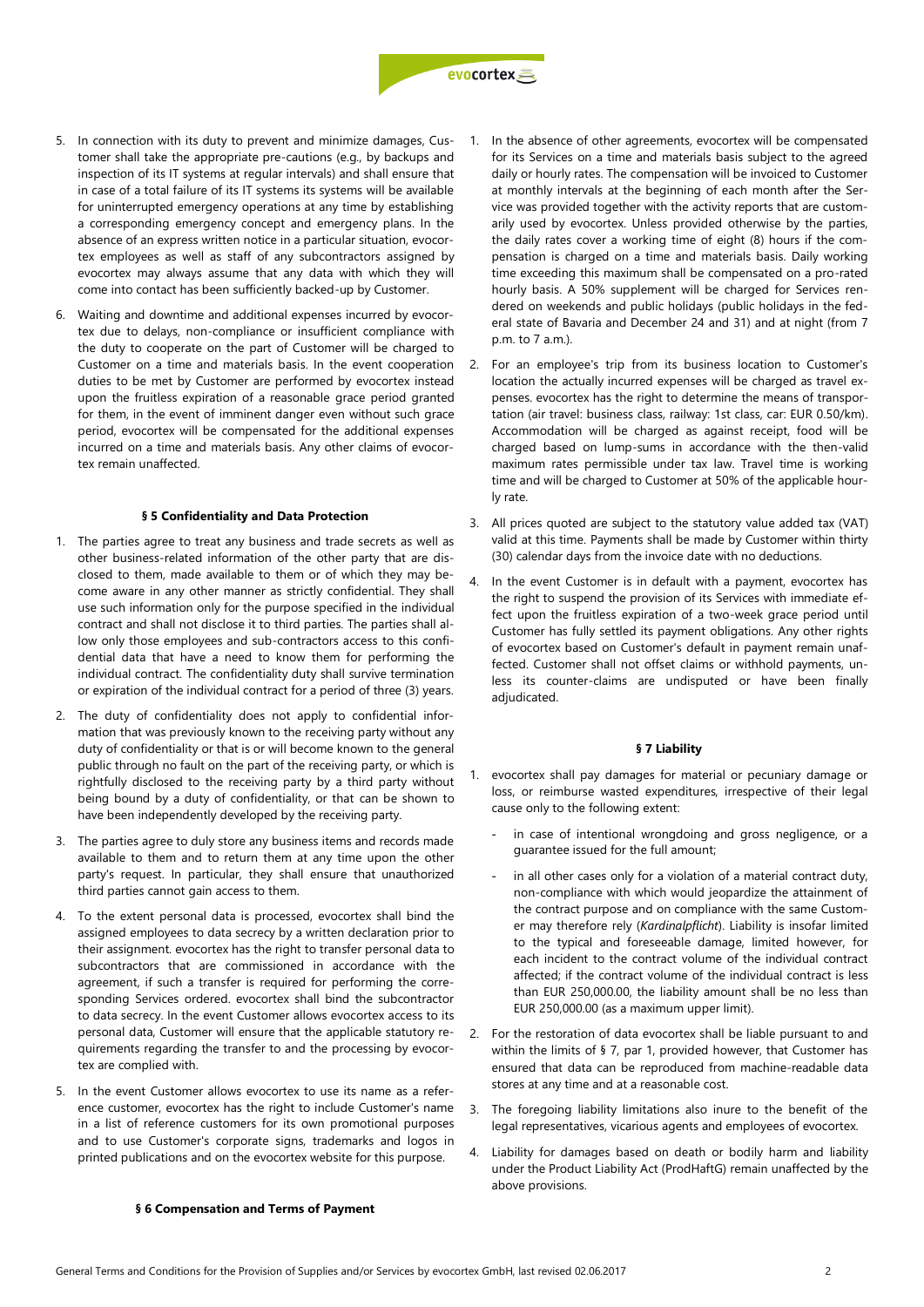

#### **§ 8 Rights to Use**

- 1. evocortex reserves any copyrights, patent rights and other proprietary rights in and to the customer-specific work results (planning, design and concept documents, documentation, software, etc.), including all cases where they (e.g., customizing of software) resulted from Customer's specifications or cooperation.
- 2. Unless otherwise agreed, Customer will be granted the nonexclusive, irrevocable, indefinite and world-wide right to use the protectable supplies and/or services that evocortex provides to Customer for the agreed or intended internal business purposes of Customer. This right is subject to the condition precedent that the agreed compensation has been fully paid.

#### **§ 9 Non-Solicitation**

- 1. The parties agree not to solicit any employee of the other party (or any of its subcontractors) that has been assigned to the provision of Services and not to hire or employ such an employee in any other manner either themselves or by another company controlled by such party during the term of the individual contract and for a period of twelve (12) months following the termination or expiration of that individual contract. An employee is deemed to have been solicited if it cannot be verified that he/she was hired in connection with a public job advertisement.
- 2. In each instance of a culpable breach of § 9, par. 1, a contractual penalty in the amount of one (1) gross annual salary of the solicited employee will become payable. Any other claims of either party remain unaffected. Any contractual penalty paid will be offset against claims to damages, if any.

#### **§ 10 Term and Termination**

- 1. With regard to ongoing service agreements without a fixed end of the contract term, either party may terminate the contract by giving one (1) months' written notice to take effect at the end of a month, unless the individual contract provides otherwise.
- 2. Either party reserves the right to terminate the contract for cause.
- 3. The notice of termination must be in writing to be effective.

# **§ 11 Final Provisions**

- 1. Customer is not allowed to assign or transfer any contractual rights or duties to third parties – including any affiliated companies of Customer – without the prior written consent from evocortex.
- 2. Modifications and amendments of the agreement must be in writing to be effective (fax shall suffice, email is not sufficient). Any waiver of this mandatory written form requirement must be in writing.
- 3. The laws of the Federal Republic of Germany shall apply, the conflict-of-laws rules of International Private Law and the UN CISG are excluded. Place of jurisdiction for any disputes arising out of or in connection with the agreement is the competent court at the registered office of evocortex. evocortex has the right to bring action against Customer before any other national or international court having jurisdiction.
- 4. If any provision of these GTC or the individual contract is or should become invalid or if there are any gaps, the remaining provisions shall remain in full force and effect. The invalid or missing provision shall be replaced by such a valid provision that most closely reflects the business intention of the parties at the time the contract was concluded.

# **B. Specific Terms and Conditions for Services rendered under a Contract for Work**

The provision of Services under a contract for work (*Werkvertrag*) is subject to Part A of these GTC; in addition, the following Specific Terms and Conditions for Services rendered under a Contract for Work set forth in this Part B shall apply. In the event of a conflict, the terms and conditions contained in Part B shall take precedence over the terms and conditions in Part A of these GTC.

#### **§ 12 Planning and Execution of Services**

- 1. Generally, evocortex shall provide Services under a contract for work based on a specification provided by Customer and confirmed by evocortex in writing. In the absence of other agreements, the specification contains the conclusive description of the requirements and expectations of Customer. The specification confirmed by evocortex is attached to the individual contract and becomes an integral part of it.
- 2. Upon Customer's request, evocortex shall draft the specification on its own, for separate remuneration and with Customer's assistance, or assist Customer with the drafting of the specification. Customer shall check the specification that has been jointly drafted by the parties or solely by evocortex whether the scope of Services described therein fully and correctly reflects its requirements and expectations. In the event Customer finds errors, deficiencies, gaps or contradictions while checking the specification, it shall promptly notify evocortex hereof and evocortex shall amend and/or rectify the specification accordingly; otherwise Customer shall accept the specification in writing. The specification is deemed to have been accepted in the event Customer fails to object to it by written notice to evocortex within two (2) weeks from its receipt.
- 3. Upon confirmation of the specification drafted by Customer by evocortex or upon acceptance of the specification drafted by evocortex by Customer, respectively, the specification shall constitute the binding and final basis for the provision of any further Services and supersedes any other existing service description documents. In the event Customer requests changes with regard to the concept or contents of the Services following the confirmation and/or acceptance of the specification, this shall be deemed a change request subject to the procedure described in § 15.
- 4. The tentative project procedure and schedule, the individual project stages and the milestones and the compensation and due dates will be recorded in a project schedule. The delivery dates and periods are not binding, unless they are referred to as binding in the project schedule. Binding milestone dates shall be explicitly referred to as such. They will be postponed or extended by such period during which evocortex waits for pre-requisite contributions or the cooperation of Customer or is prevented from performance with no fault on its part – e.g., by labor unrest, natural disaster, force majeure and other contingencies – and by a reasonable period to resume the Services following the end of the impediment or impairment. When a milestone has been reached, Customer shall inspect and accept the project state upon a corresponding request submitted by evocortex.
- 5. The scope and quality of the Services are exclusively governed by the individual contract and by the documents that were confirmed by evocortex to be binding (in particular, the specification). Additional specifications made by Customer need to be confirmed by evocortex in writing and in advance.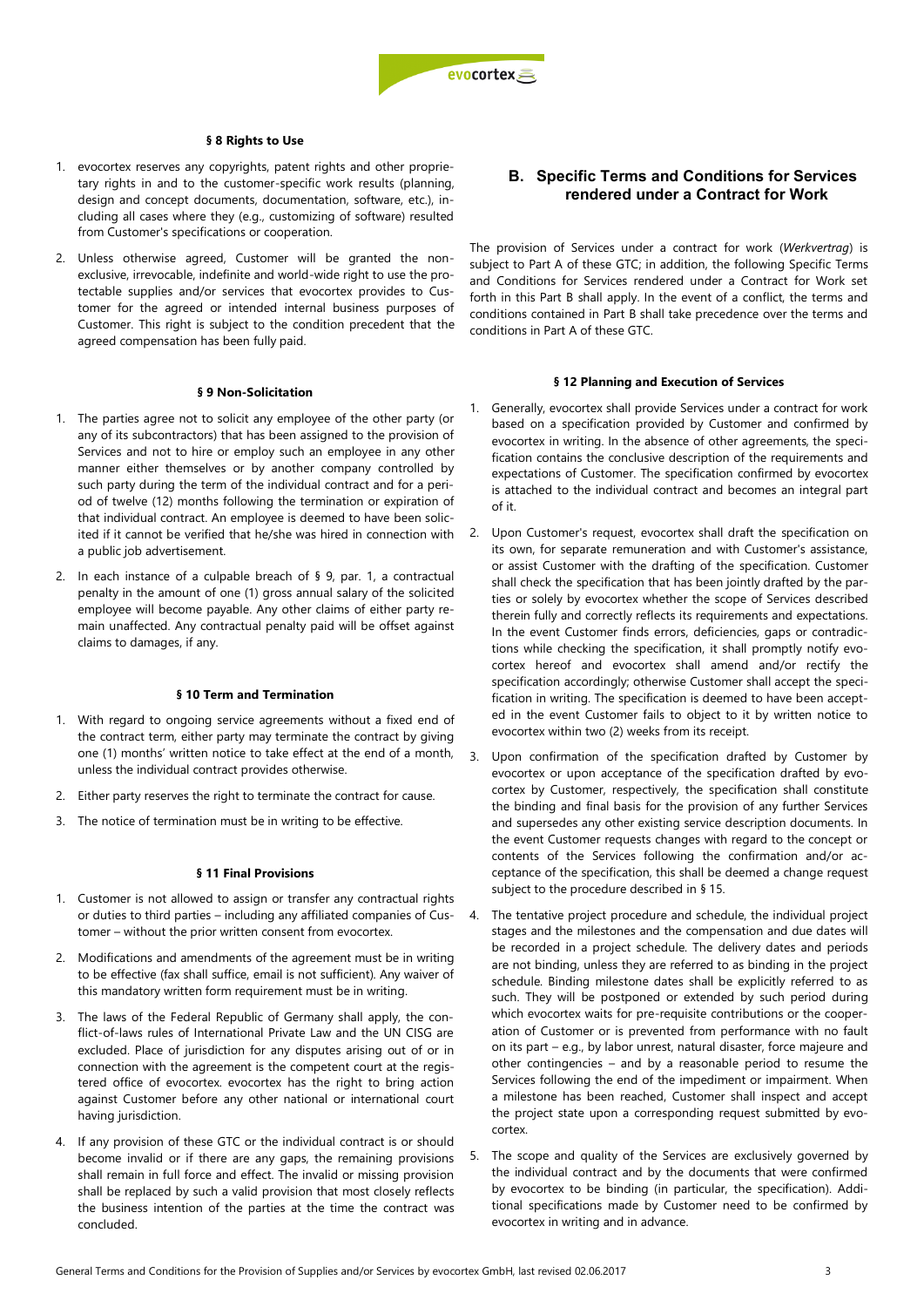# **§ 13 Development and Provision of Software**

- 1. In the absence of other agreements, Customer will be provided with the developed or modified software exclusively in object code form together with user documentation in the English language. The preparation and provision of a development documentation and other documentations (e.g., on software architecture, interfaces etc.) are subject to a separate agreement and to an extra charge.
- 2. As between evocortex and Customer, evocortex reserves any copyrights, patent rights and other proprietary rights in and to software that was developed or customized on behalf of Customer, including all cases where these resulted from Customer's specifications or cooperation.
- 3. Unless otherwise provided in the individual contract and upon payment of the agreed compensation, Customer will be granted the non-exclusive rights to use the software as set forth in the license agreement allowing the use of the software for its internal purposes to the extent contractually agreed or intended and to reproduce and distribute the software within this scope.

# **§ 14 Project Organization**

- 1. The parties shall designate a project manager (and his/her alternate) as a contact person who will be responsible for the contract performance. The parties shall replace their project managers and their alternates only for important reasons and shall promptly notify each other of such replacement.
- 2. The project managers and their respective alternates are authorized to make any decisions that are relevant to the project and to make statements, in particular, to notify the other party of defects and to declare acceptance. The responsibilities of Customer's project manager shall also include the collaboration with and coordination of any of Customer's internal departments involved in the provision of Services and of any external service providers commissioned by Customer, in particular, with regard to the timely and due compliance with Customer's cooperation duty.
- 3. The project managers designated by the parties, together with one representative of the management team of either party, will form the steering committee. Upon request of either party, the steering committee will meet and make material decisions on the project work.
- 4. The parties shall hold project meetings at regular intervals. In the event evocortex drafts minutes of the project meetings at project manager level and/or of the steering committee this document will be binding on either party when evocortex provides it to Customer and Customer fails to object within one (1) week of its receipt in writing giving reasons for its objection. evocortex shall include a notice to this effect.

#### **§ 15 Change Requests**

- 1. Either party may propose modifications and extensions to the agreed Services in writing ("change request") at any time. evocortex has the right to refuse the execution of a change request if the modifications and extensions are not feasible or if evocortex cannot reasonably be expected to perform due to its operational capacity or capacity planning. The provision of the Services described in the individual contract and/or in the specification shall always take precedence over the execution of a change request.
- 2. In the event of a change request, Customer shall initially commission evocortex with the analysis of the change, modification or extension

and their consequences for the Services and consideration due under the agreement. evocortex shall determine the impact on the agreed supplies and/or services and, if necessary, determine the necessary changes in the specification and the project schedule as well as of the consideration and shall record this information in a written supplementary offer.

- 3. evocortex has the right to claim a reasonable, additional compensation on a time and materials basis for the review of the change request received from Customer and for the preparation of a supplementary offer. evocortex shall inform Customer of the necessary review and the related cost. This provision shall apply accordingly, if evocortex proposes a change request and if the parties mutually agree on its validation by evocortex.
- 4. Modifications of the agreed scope of Services, the specification, project schedule and other contract amendments shall be agreed upon in writing in the form of an amendment to the individual contract. In the event the parties fail to agree on the supplementary quotation submitted by evocortex within two (2) weeks from the date of its receipt, evocortex shall continue to perform the contract without taking the change request into consideration.
- 5. Unless otherwise provided in a contract amendment, the agreed performance periods shall be extended by the period during which the project work had to be suspended due to the change request, plus a reasonable period to resume contract performance.

## **§ 16 Acceptance**

- 1. Only Services provided under a contract for work and other work results require an acceptance procedure to be carried out by Customer. If the Services provided by evocortex form part of an overall project of Customer for the development of its own product(s) based on, with the integration or usage of Software and/or Services provided by evocortex, Customer remains fully responsible – in the absence of other agreements in the individual contract – for the successful integration and "industrialization" of the Services provided by evocortex to obtain a finished product (and for its quality and characteristics). Only the Services rendered under a contract for work and other work results provided by evocortex require an acceptance procedure to be carried out by Customer.
- 2. Upon full completion of the agreed Services by evocortex, it shall provide the work results to Customer for acceptance and shall notify Customer of their readiness for the acceptance procedure. Customer shall perform the acceptance procedure within two (2) weeks and declare acceptance, unless a defect occurred during the acceptance procedure that prevents acceptance. During the acceptance test, the parties shall jointly draft minutes recording the test cases, the functionality tests performed, and the defects and errors, if any, found.
- 3. Acceptance will only be prevented or an interruption of the acceptance test will only be justified, respectively, if there are defects in the work results that preclude or significantly restrict their use. If possible, defects that prevent acceptance shall be rectified by evocortex during the acceptance test, in all other cases during a reasonable period after the acceptance test. Following the rectification of any errors or defects preventing acceptance, evocortex shall send Customer another notice regarding the readiness for acceptance. Customer shall carry out another acceptance test within one (1) week. Any errors or defects that remain unresolved at the end of the acceptance test shall be rectified by way of subsequent performance.
- 4. Upon request from evocortex, those components of the Services that can be treated as independent components (in particular, milestones) shall be accepted by Customer in accordance with the above provisions, to the extent that the corresponding work results are